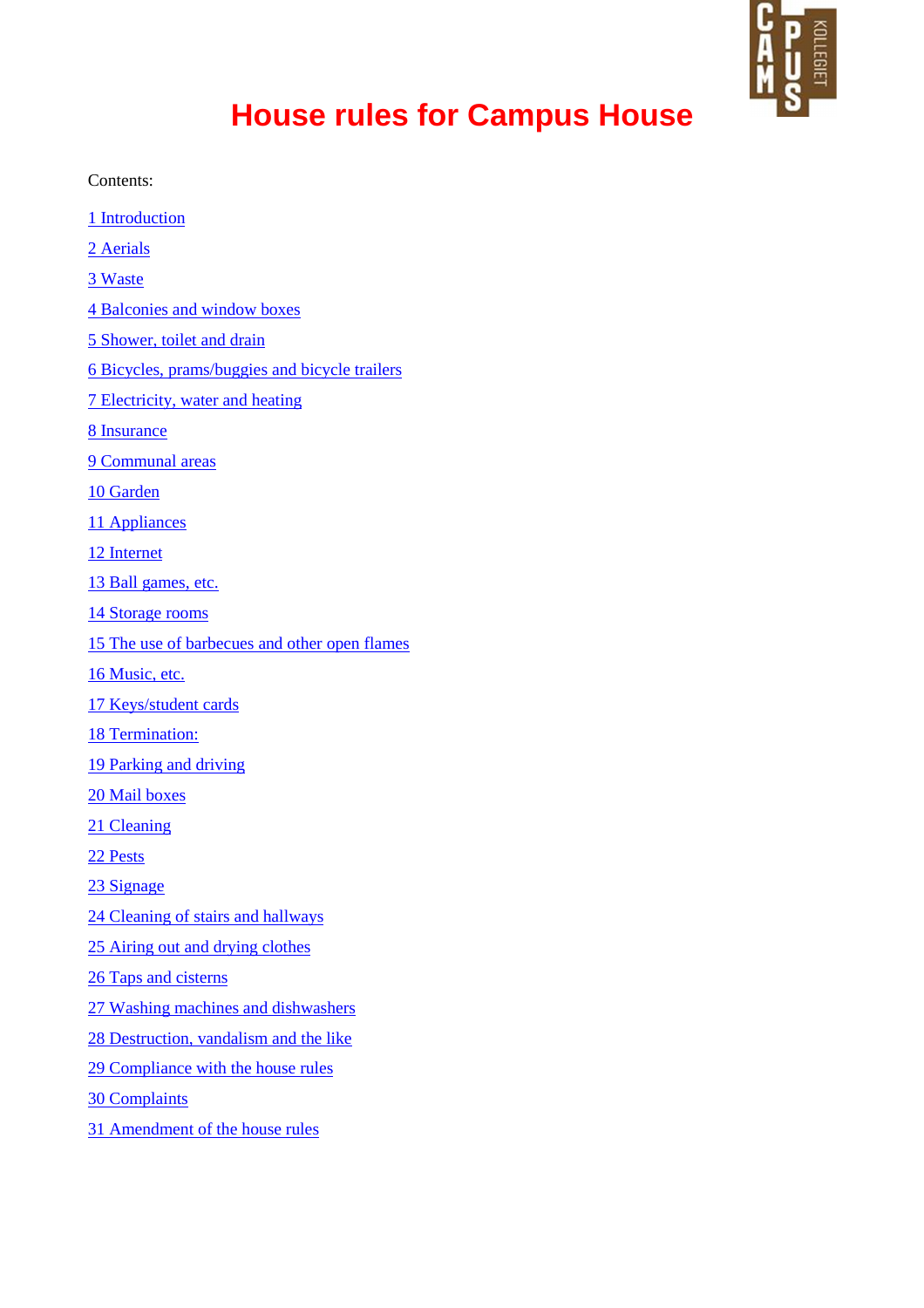## 1 INTRODUCTION

A student hall of residence is like a miniature society. Those living there are more or less dependent on each other and share numerous facilities, so it makes sense to draw up a set of rules to ensure healthy interaction within the complex. These rules have been drawn up to protect you, your neighbours and the buildings.

It is in everyone's interest to keep our properties and open spaces in good condition – both because it is more pleasing to the eye and to keep maintenance costs down.

For this close-knit society to function, it is important that we all show consideration for those around us and try to avoid conflicts.

The caretaker's telephone number is 6550 4030 and the e-mail address is campus.kollegiet@sdu.dk

#### Emergency assistance:

If you require emergency assistance (e.g. to report water damage or to be let in if you have locked yourself out), please call 6550 4030. Outside working hours, your call will be diverted to someone who can help you.

### 2 AERIALS

#### $2.1$

There is no aerial system installed.

2.2

The installation of external aerials, ceiling aerials or satellite dishes is not permitted.

### 3 WASTE

#### 3.1

Waste should be disposed of in the designated containers. The property, garden, balcony, hallways and communal areas must not be used for the storage of waste. Waste should not be placed outside the main entrance, even temporarily.

#### 3.2

For reasons of hygiene, all household waste should be placed in sealed plastic bin bags with a capacity of no more than 22 litres before throwing it into the rubbish chute. Always remember to close the lid of both the chute and the waste container to prevent odour and pests.

#### 3.3

Sharp/pointed objects should be carefully wrapped in newspapers or the like.

#### 3.4

Bottles, glass, paper, newspapers and cardboard should be disposed of in the recycling containers by the entrance.

#### 3.5

Bulky waste should be disposed of at the municipal recycling centre, unless the caretaker organises regular collection via the municipal refuse collection service. Ask your caretaker whether there is such a collection service.

#### 3.6

Environmental waste should be disposed of at the municipal recycling centre. Campus House staff are not permitted to dispose of your environmental waste, as the handling of such waste poses a risk to their health.

#### 3.7

Failure to respect the rules on waste will result in you receiving a written request to rectify the situation without delay. If this request is ignored, the waste will be removed at your expense. If repeated, the waste will be removed at your expense without further notice.

#### 3.8

The burning of garden waste or other waste is prohibited.

#### 3.9

If you work as an advertisement or newspaper deliverer, all packaging, excess advertising, newspapers and the like should be returned to the distributor. They must not be disposed of in the waste containers or stored in the communal areas, sheds, etc. of the hall of residence.

## 4 BALCONIES AND WINDOW BOXES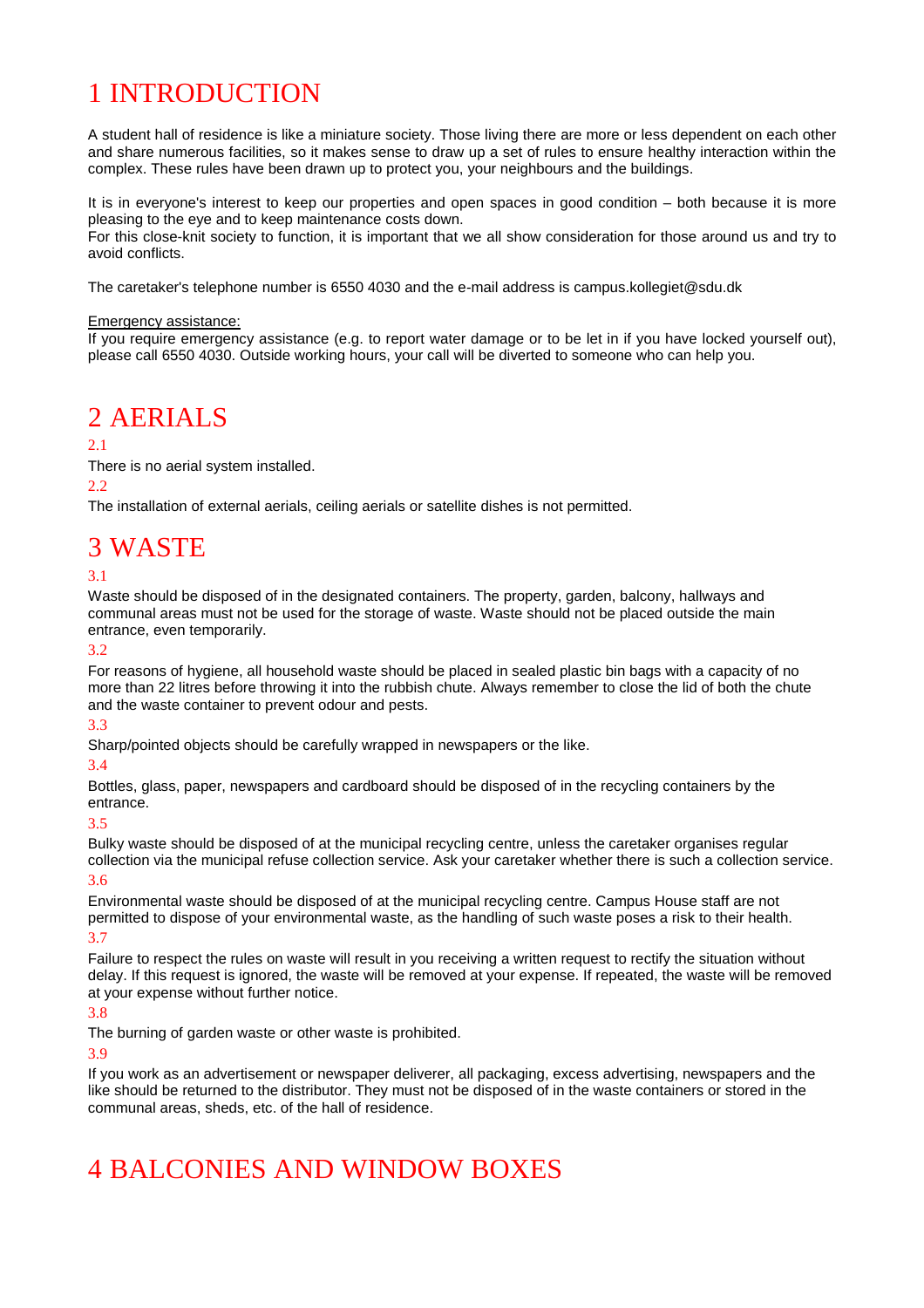#### 4.1

Balconies must be kept clean to prevent blocked drains from causing water damage to the property of other residents.

4.2

Awnings must not be erected on the balcony. Window boxes must not be hung on or over the balcony railings.

#### 4.3

Clothes must not be hung over the front of the balcony to air or dry.

#### 4.4

Signs or advertisements must not be hung on the balcony.

## 5 SHOWER, TOILET AND DRAIN

#### 5.1

To avoid blocking the drain, you should be careful what you pour into the washbasin or flush down the toilet. Nappies, cotton wool, newspaper and the like should be disposed of in the bin, not the toilet.

#### 5.2

A number of gullies are designed so that the water trap can be taken out for cleaning when the grate is removed. Hair often accumulates in water trap and should be removed on a regular basis. If the drain is still blocked after cleaning the water trap, please report it to the caretaker without delay.

#### 5.3

If any plumbing installations are damaged and/or leaking, please report it to the caretaker without delay. If there is a risk of water damage, please call Campus House's emergency number. See page 1.

# 6 BICYCLES, PRAMS/BUGGIES AND BICYCLE TRAILERS

#### 6.1

Bicycles, mopeds and prams should be parked in the racks and rooms designated by Campus House for this purpose. For security reasons, please ensure that any bicycle and pram storage areas are locked at all times. If you park your bike outside the hall of residence's bicycle parking facility, and this is considered to be a nuisance to other residents or neighbours, your bike will be removed without warning by the caretaker. If this happens more than once, you may be charged for ½ hour of the caretaker's time when your bike is returned to you. Return of the bike can be arranged with the caretaker.

#### 6.2

A bicycle clear-up/bicycle raid, when defective and owner-less bicycles are removed, is agreed by the residents' committee, the caretaker of the hall of residence and Campus House. The procedure is described on the Campus House website. If you are going to be away for more than four weeks, please do not leave your bike in the grounds of the hall of residence. Put it away in your flat or in your designated storage room. There are no bicycle raids in the period from 1 July to 1 September, when many residents are on holiday.

#### 6.3

To avoid accidents, bicycles and mopeds should only be ridden on the designated paths.

Please do not cycle or ride your moped on footpaths or in courtyard areas.

#### 6.4

The riding of bicycles and mopeds on the paths around the hall of residence should be at slow speed so as to avoid dangerous situations. Remember that there may be children in the hall of residence.

#### 6.5

Bicycle trailers may only be parked where they do not bother other residents or interfere with the caretaker's work.

## 7 ELECTRICITY, WATER AND HEATING

#### 7.1

We urge you to be environmentally conscious and thus save on the consumption of water, heating and electricity, as you will be charged for this.

Remember to switch off electrical appliances when not in use.

#### 7.2

The use of heat sources in your flat other than the radiators is not permitted.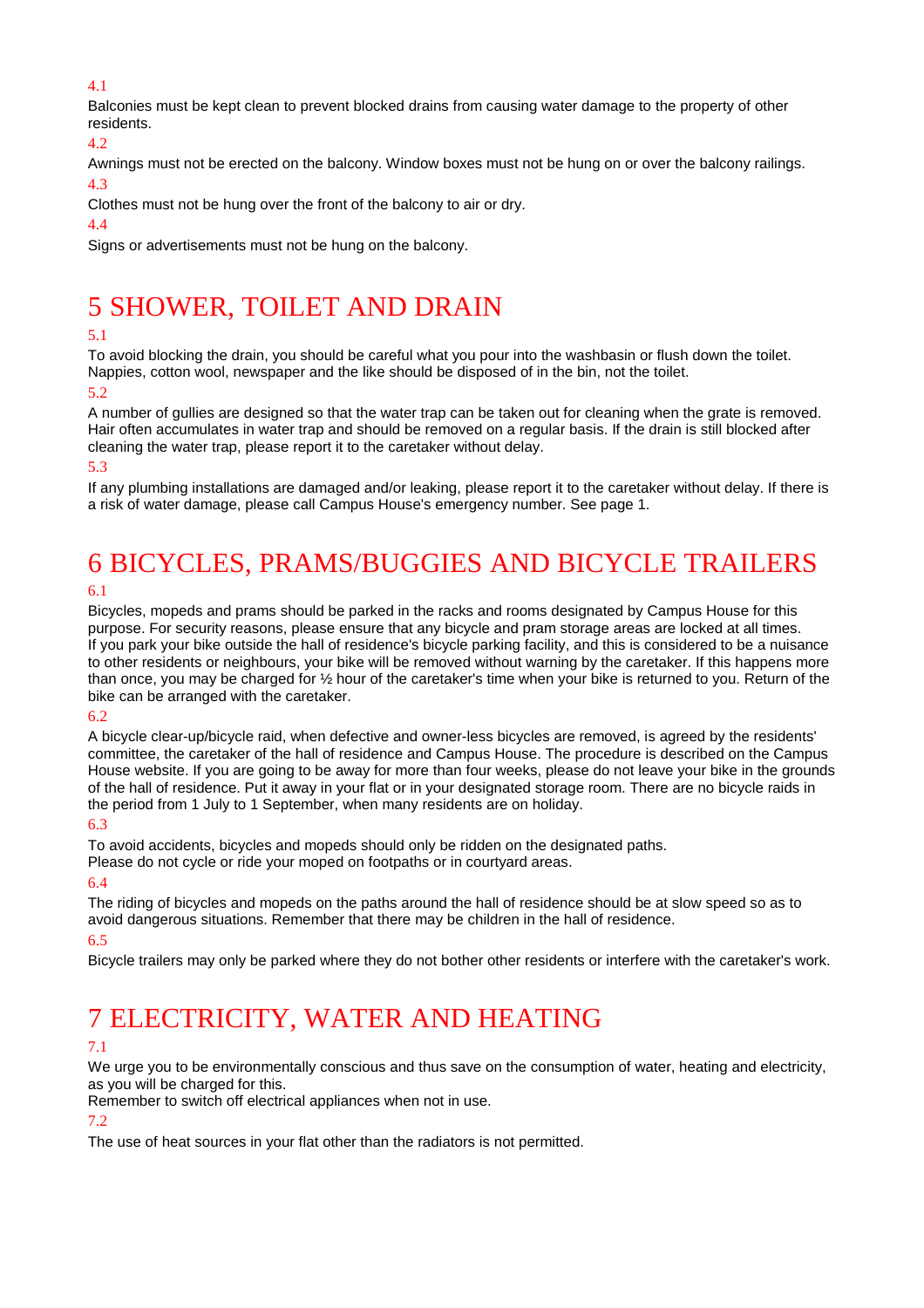### 8 INSURANCE

#### 8.1

Campus House assumes no liability for residents' personal belongings in case of fire, water damage, burglary or similar events. It is therefore important that you have a home contents insurance policy, and that you always remember to lock your doors and close the windows when you leave the property.

## 9 COMMUNAL AREAS

#### 9.1

It is your responsibility to ensure that playgrounds, stairs and hallways are tidied up when you have finished using them. Avoid leaving waste such as paper and bottles behind, as this is both detrimental to the environment and unsightly.

#### 9.2

Failure to clean up after you will result in you being billed for the work to be carried out by the caretaker.

#### 9.3

Please do not store or use items in communal areas such as the basement, attic, hallways, etc., which are likely to cause a nuisance or danger to buildings, objects and the other residents due to the smell, noise or fire hazard, etc. Emergency exit areas such as stairwells, hallways or fire escapes must be kept clear at all times so as not to impede escape in the event of fire. Any items left in these areas will be removed by the caretaker without notice. 9.4

Drawing and painting on interior and exterior walls is prohibited. Adults should ensure that children refrain from doing this.

#### 10.5.

For reasons of safety and to prevent the need for unnecessary maintenance, residents are not permitted to venture onto the roofs of the hall of residence.

### 10 GARDEN

#### 10.1

Any areas of garden at Campus House are looked after by the caretaker. Residents are not permitted to change the planting anywhere in the garden.

#### 10.2

Clothes lines or drying racks may only be put up in the areas designated by the caretaker.

#### 10.3

Unless otherwise agreed with the caretaker, bicycles, furniture or other items must not be left on grassed areas at the hall of residence, as this impedes mowing.

### 11 APPLIANCES

#### 11.1

To enjoy the full benefit of the appliances available in the property and communal kitchens, you should familiarise yourself thoroughly with the instructions. If there is not an instruction manual in the flat, it can often be found online. Search by entering the "instruction manual type number". The type number of fridges is generally found inside the fridge. On cookers, it is often at the back.

#### 11.2

Any defective appliances should be reported to the caretaker.

#### 11.3

In properties with an extractor hood, it is not possible to adjust the air flow as the extraction is set according to the provisions of the Danish Building Regulations.

### 12 INTERNET

#### 12.1

If your network socket is faulty, please contact the caretaker. However, check first that it is not a problem with your connection cable or computer. Try borrowing a connection cable to test your socket before reporting a faulty network socket to the caretaker.

#### 12.2

If you have trouble logging on to the Wi-Fi with your SDU login, please contact the caretaker.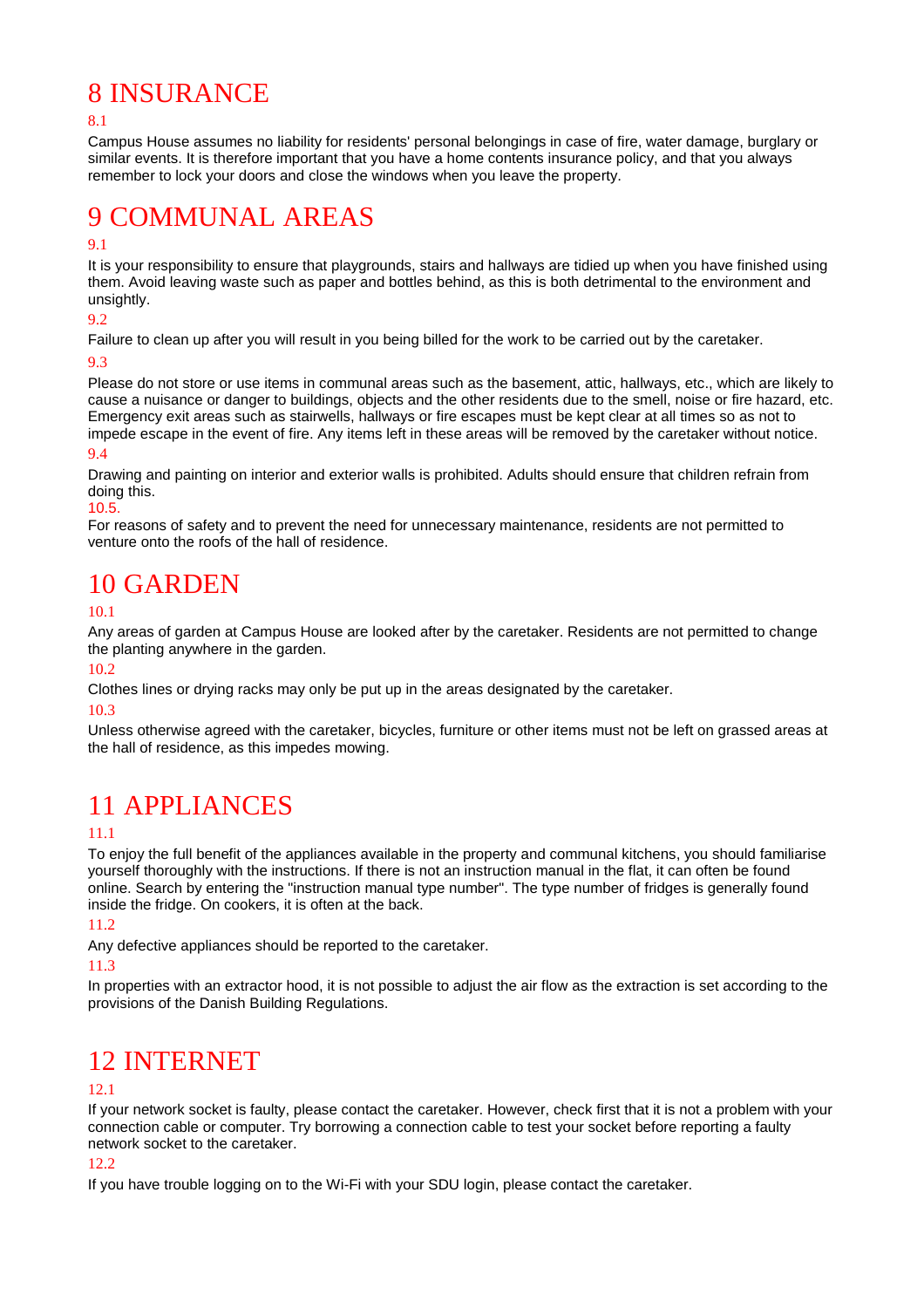## 13 BALL GAMES, ETC.

13.1

Ball games, etc., should always be played outdoors in the designated areas, so as not to cause a nuisance to other residents.

## 14 STORAGE ROOMS

#### 14.1

Household effects or items may be stored in the storage rooms allocated to the property, but objects and waste must not be left outside them. It is your responsibility to obtain a padlock to lock your storage room.

 $14.2$ 

Allocated storage rooms must be cleaned to the same standard as the rest of property.

14.3

Storage rooms must never be used as bedrooms and living rooms.

14.4

Flammable liquids must not be stored in the storage room.

## 15 THE USE OF BARBECUES AND OTHER OPEN FLAMES

#### 15.1

Barbecues and bonfires should be lit in the designated areas only.

#### 15.2

The letting off of fireworks should comply with all the provisions of applicable law.

## 16 MUSIC, ETC.

#### 16.1

The use of radios, televisions, stereos, musical instruments, singing practice, etc. should take the neighbours into consideration.

#### $16.2$

In the evening and at night, special consideration should be shown so that the other residents' desire for peace and quiet is respected. Noise, the playing of musical instruments and radios playing at full volume should be avoided so as not to disturb the neighbours. From Sunday to Thursday, noise must be kept to an absolute minimum in the hall of residence between the hours of 11 pm and 7 am. At the weekend, it should be quiet after 2.00 am.

#### 16.3

Particular consideration should be shown in exam periods, including the period from 15 December to 31 January and the period from 15 May to 30 June.

#### 16.4

The above rules (sections 18.1 to 18.3) apply both to the properties and the communal areas..

### 17 KEYS/STUDENT CARDS

#### 17.1

If you lose your student card, please contact Student Services at the University of Southern Denmark, Campusvej 55, Gydehutten.

If you require access to your flat before getting a new student card, please contact the caretaker on 6550 4030.

### 18 TERMINATION:

#### 18.1

If your leave behind any of your own furniture or other belongings/items when vacating the property, you will be charged the cost of having these things removed.

#### 18.2

The transfer of private property to the new tenant is not permitted. Only furniture present in the property when you moved in should be left when you leave.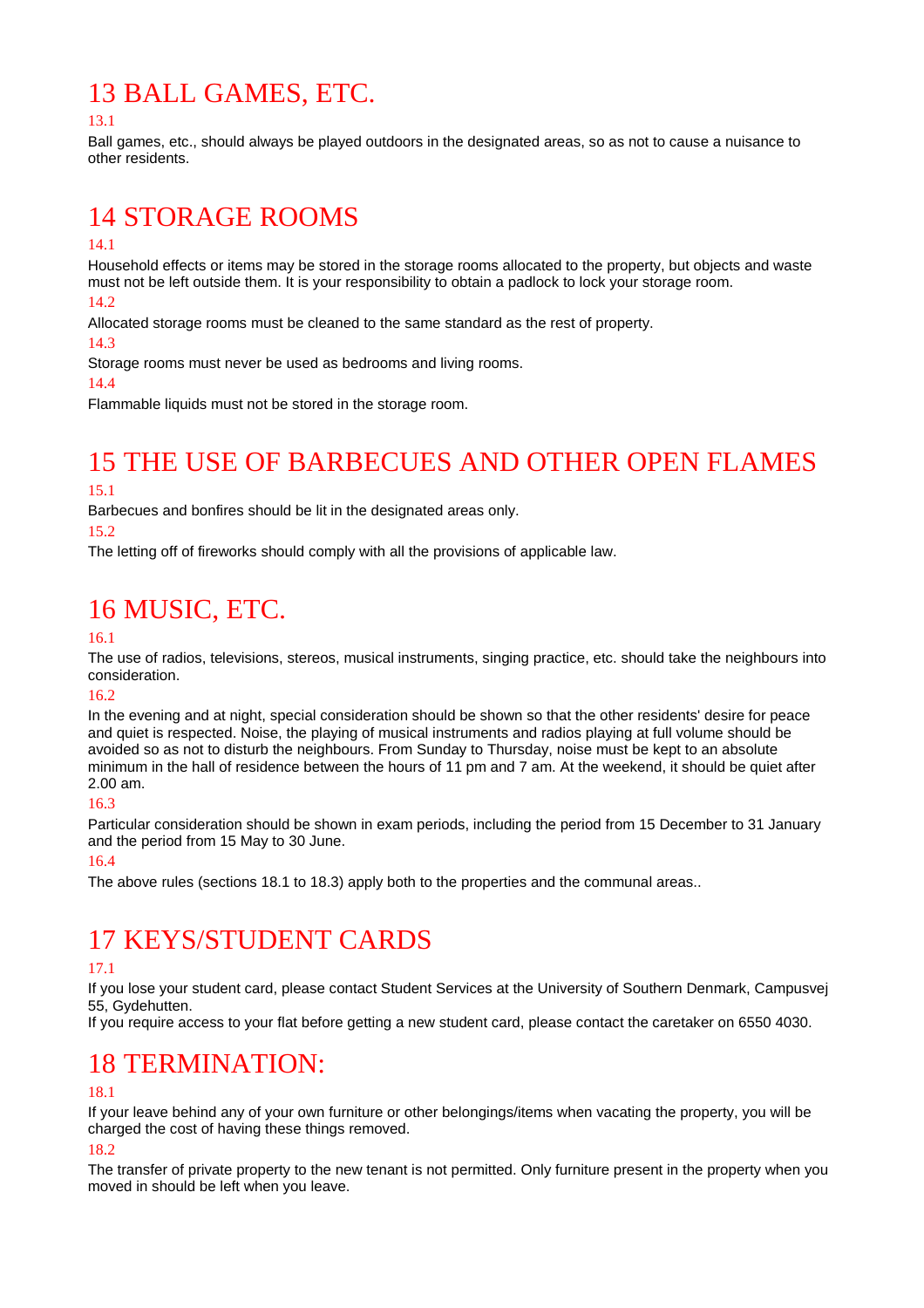## 19 PARKING AND DRIVING

#### 19.1

Cars and motorcycles should only be parked in the designated parking spaces and nowhere else. Lorries (vehicles over 3.5 tonnes) and unregistered vehicles must not be left or parked in the grounds of the hall of residence. Loading and unloading is always permitted.

19.2

Your flat does not have an allocated parking space. There are a total of 15 parking spaces, five of which are disabled spaces.

19.3

Caravans, trailers and the like must not be parked in the grounds of the hall of residence.

### 20 MAIL BOXES

#### 20.1

You are obliged to check your mail box on a regular basis and remove any waste paper.

### 21 CLEANING

#### 21.1

It is unlikely that you would wish to move into a dirty flat. And the same goes for Campus House's communal areas. If your lease states that you are to participate in the cleaning of the communal areas, you are required to take your turn on the rota. The extent of this is agreed between the residents' committee and Campus House.

21.2

When you move out, the entire flat must be left clean. If this is not the case, it will be cleaned at your expense. 21.3

Communal areas must be kept clean and tidy at all times.

In kitchens, pots, pans, dishes, tableware and the like must be put away in the cabinets after use and worktops should be wiped over after every meal. Water should not be left on the worktop.

Appliances should be cleaned regularly and freezers should be defrosted as required.

### 22 PESTS

#### 22.1

If you see or hear pests, such as mice, rats, cockroaches and the like, in or around the hall of residence, please report it to the caretaker immediately.

#### 22.2

To reduce the risk of rats, please do not leave waste, including kitchen waste, outside the waste containers and rooms. For the same reason, the feeding of birds, cats and other small animals is not permitted.

## 23 SIGNAGE

#### 23.1

If you do not wish to receive advertising material, please let the post office know. Any "No thank you to advertising" signs should be removed from your mail box when you leave.

## 24 CLEANING OF STAIRS AND HALLWAYS

#### 24.1

Hallways, stairs and stairwells are cleaned by the hall of residence.

#### $24.2$

As the stairs are escape routes, please do not leave anything on or around them, such as bottles, shoes and the like.

## 25 AIRING OUT AND DRYING CLOTHES

#### $25.1$

In many buildings, there is a risk of the formation of condensation and mould if they are not aired out. This is harmful to your health and ruins the building, woodwork, wallpaper and paint. So be sure to air out properly several times a day for 5–10 minutes at a time. If you air out for too long, there is a risk of the walls cooling down so much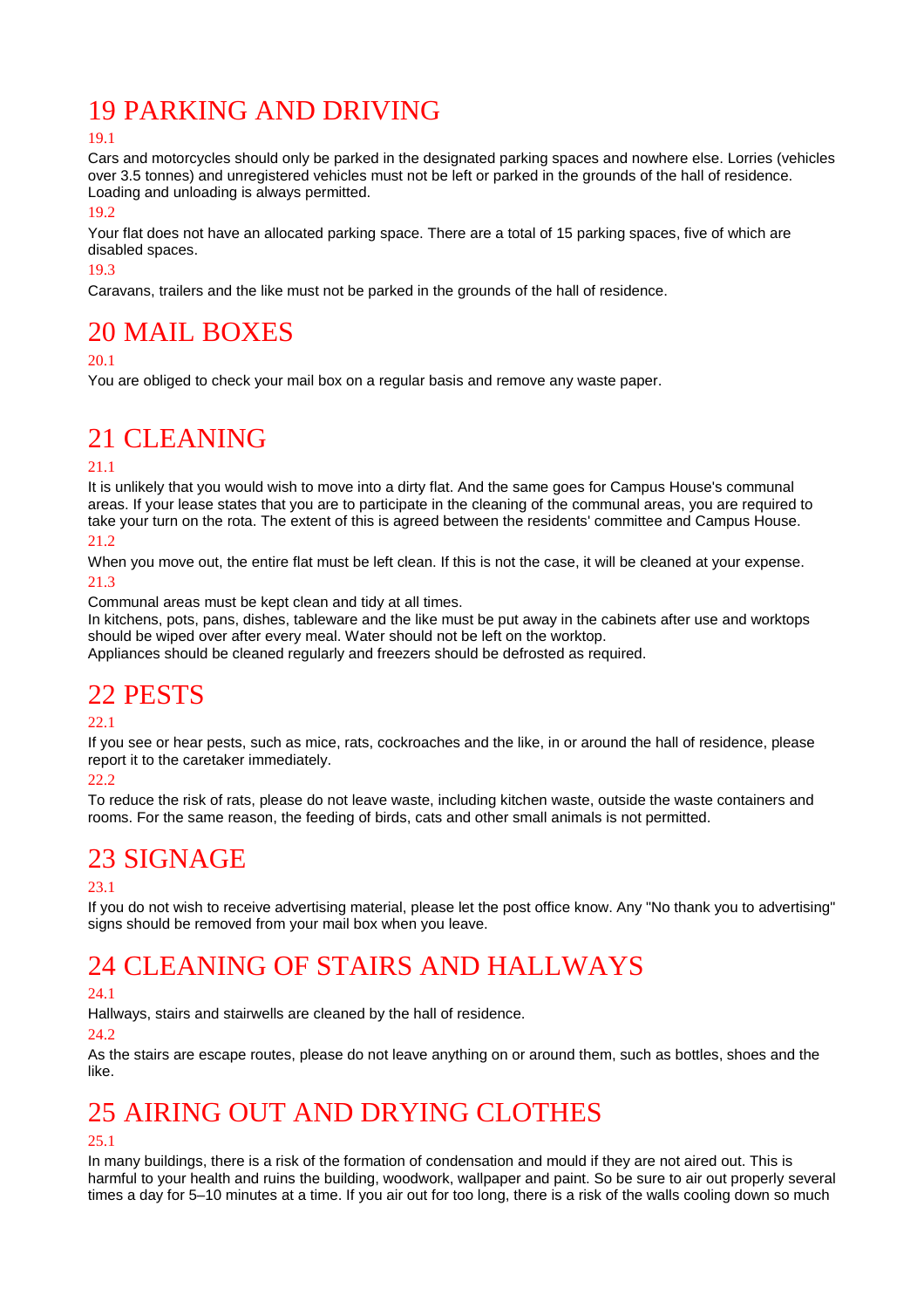that mould can form on them. Exterior walls, especially around windows and doors, as well as walls behind furniture, are particularly prone to mould.

If you dry clothes in the flat, you increase the risk of mould and the need to air out.

25.2

When the heating is on, you should close your windows, except when airing out briefly.

25.3

Clothes may be dried on the balcony, but no higher than chest height. However, bedding should not be aired from windows or over the edge of the balcony.

25.4

The air vents in the property should not be covered, as this can cause mould to form inside the flat.

### 26 TAPS AND CISTERNS

#### 26.1

Leaking taps or cisterns often result in a high additional consumption of water, which is both expensive and detrimental to the environment. In addition, broken taps can be noisy, and a source of annoyance to other residents. If the taps or the toilet are not working properly, please contact the caretaker immediately. The caretaker will then decide if the defective item should be repaired or replaced.

#### 26.2

There can be no reimbursement of extra water costs associated with a running toilet, dripping taps or leaky radiators.

## 27 WASHING MACHINES AND DISHWASHERS

#### 27.1

Washing machines and dishwashers must not be installed without the written permission of Campus House. It is a requirement that such installation is carried out by an authorised tradesman, and a copy of the invoice must be sent to Campus House.

#### 27.2

In the event of faulty installation or misuse, you are liable and will be required to pay to have the damage repaired. 27.3

Washing machines and dishwashers installed must be removed when you move out of the flat. The authorisation will stipulate whether alterations made in connection with the installation can remain or must be removed when you move out.

## 28 DESTRUCTION, VANDALISM AND THE LIKE

#### 28.1

You are liable for any damage inflicted on the property or the complex by you or your guests. You will therefore receive a claim for compensation from Campus House.

### 29 COMPLIANCE WITH THE HOUSE RULES

#### 29.1

We must all actively help one another to abide by the house rules. It is in everyone's interest to live in a safe environment and comply with the house rules. These rules have been drawn up for the residents with the aim of creating calm and order, a sense of security and satisfaction for all residents.

#### 29.2

As the residents' committee is responsible for ensuring that the house rules are observed, it has a duty – and the caretaker the right – to call attention to the rules that apply. This is usually done verbally and repeated in writing if the situation is not rectified.

#### 29.3

When you receive guidance and requests from the residents' committee or caretaker regarding the housing agreement (lease), regulations or house rules, you undertake to comply with them without delay and within the deadline set by Campus House to rectify the situation.

### 30 COMPLAINTS